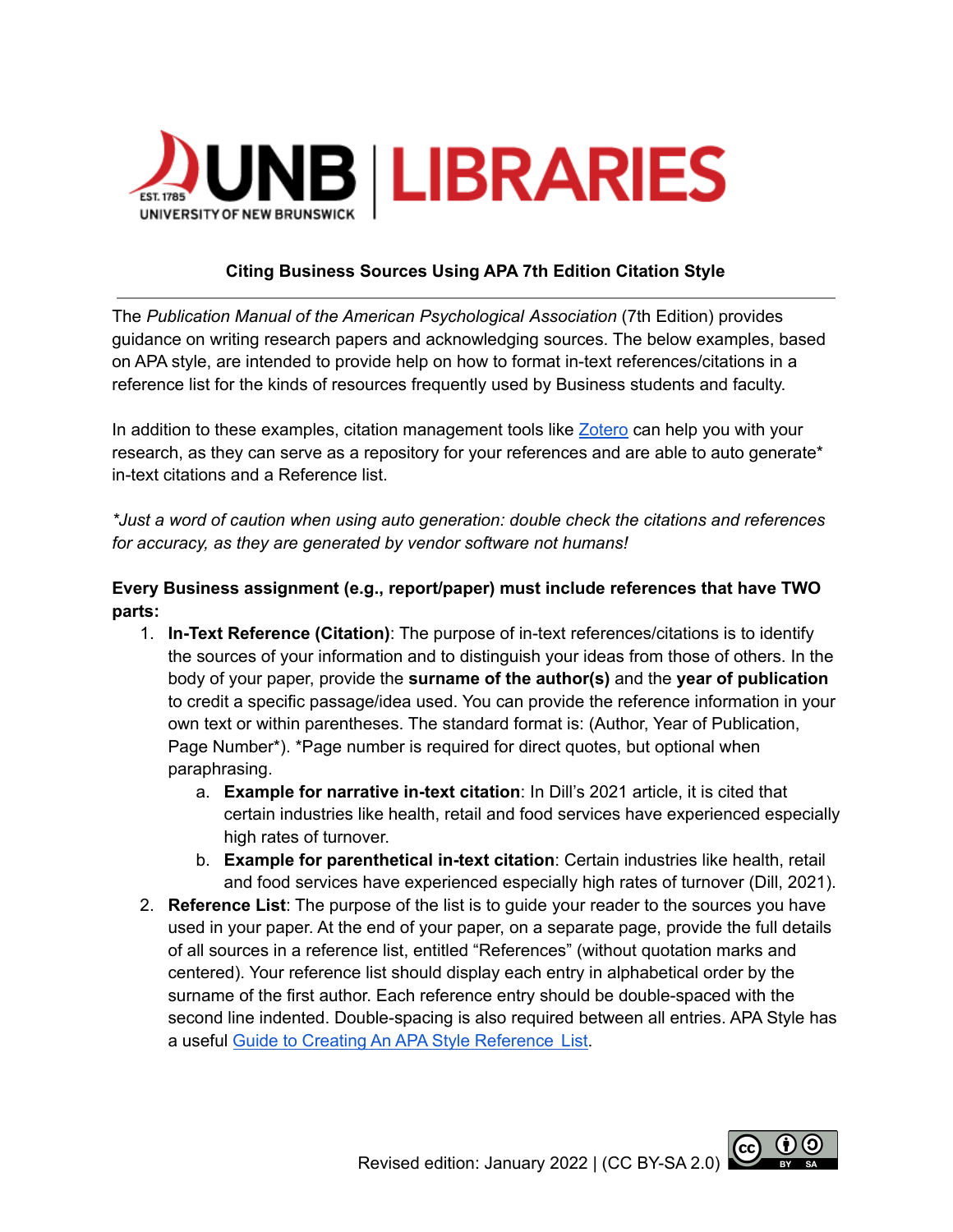See the below Reference List examples for frequently-used UNB Libraries' business databases.

#### **ABI/INFORM Complete (ABI)**

Dill, K. (2021, Oct 15). America's workers are leaving jobs in record numbers; U.S. workers

handed in nearly 20 million resignations this spring and summer. *Wall Street Journal*

*(Online)*.

### **BCC Research**

BCC Publishing Staff. (2021, November). *Smart grid: Global markets to 2026 (ENG032A)*.

<https://www.bccresearch.com/>

### **Bloomberg**

Bloomberg. (n.d.). Stock price graph for Bank of Montreal 1/01/2020 to 12/31/21 [Data set].

Retrieved January 14, 2022, from <https://www.bloomberg.com> /

#### **Bloomberg Businessweek**

Rai, S., Ghosh, S., Kalesh, B., & Luo, J. (2021, November 8). India's fintech boom. *Bloomberg*

*Businessweek*, (4719), 25–26.

### **Business Plans Handbook (Gale)**

Gale. (2021). Electronic waste collection and recycling business. In D. Craft (Ed.), *Business*

*plans handbook* (Vol. 51, pp. 69-81). Gale Directory Library.

<https://www.gale.com/databases/gale-directory-library>

### **Business Source Ultimate**

[Journal Article] Joshi, A., Hambrick, D. C., & Kang, J. (2021). The generativity mindsets of chief executive

officers: A new perspective on succession outcomes. *Academy of Management Review*,

46(2), 385–405. <https://doi.org/10.5465/amr.2018.0426>

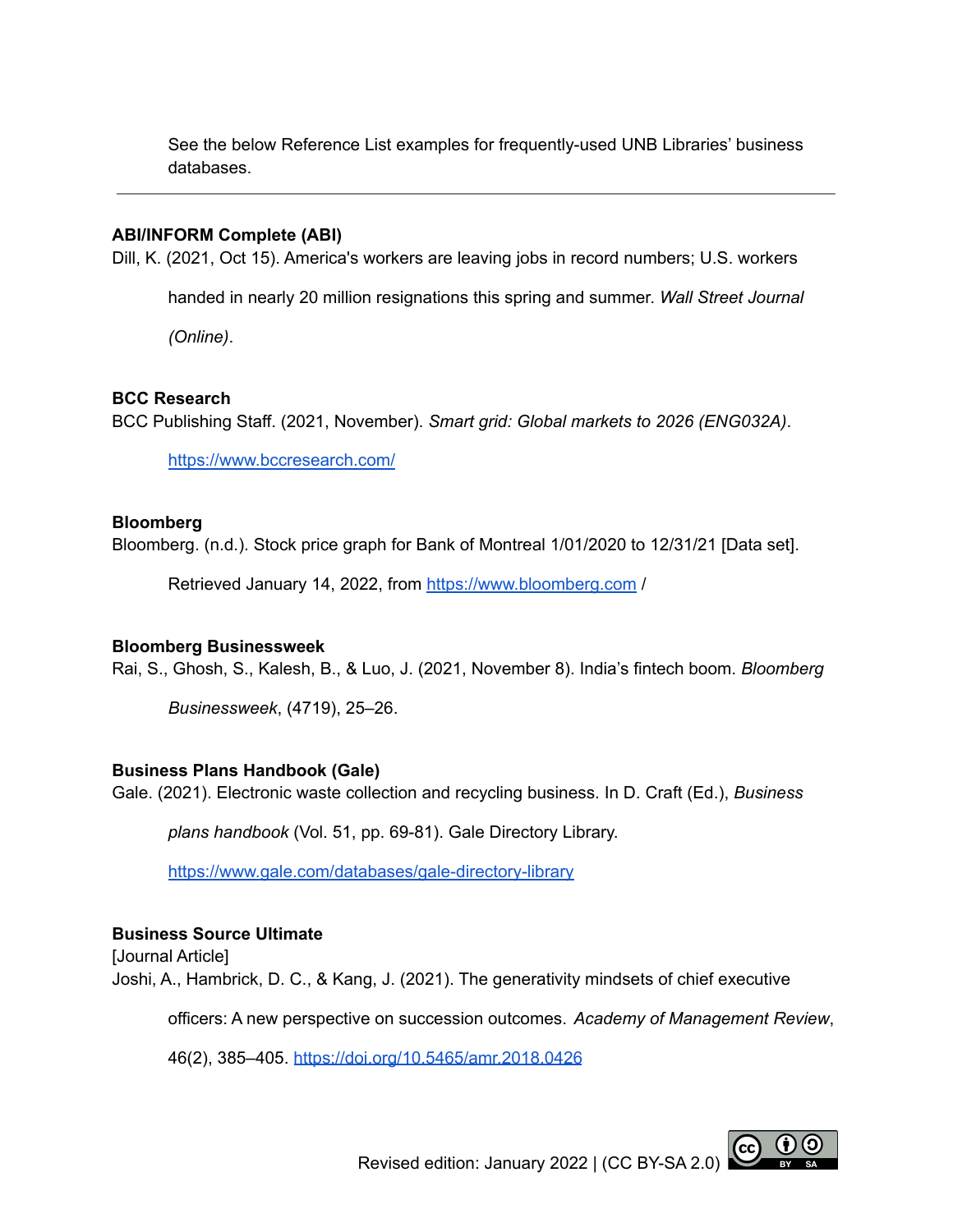[MarketLine company profile]

MarketLine. (2021, August 19). *Tesla, Inc.* [Company profile]. Business Source Ultimate.

<https://www.ebsco.com/products/research-databases/business-source-ultimate>

[Political Risk Yearbook country report] PRS Group. (2021, July). Brazil country report. *Political Risk Yearbook*. Business Source

Ultimate. <https://www.ebsco.com/products/research-databases/business-source-ultimate>

# **Canadian Business & Current Affairs Complete (CBCA)**

Team Canada unveils winning wardrobe: Lululemon worked with athletes to create uniforms that

marry fashion and function. (2021, Oct 27). *Toronto Star*, B10.

[Note that for news articles with no attributed author, move the title to the first position in the reference list. In text, use the article title in "quotation marks" in lieu of the author's name. For long titles,just use the first few words.]

# **Company Webpage - Company Reports & Filings (Public Webpage)**

Roblox Corp. (2021, August 16). *Quarterly Report*. <https://ir.roblox.com/overview/default.aspx>

### **D&B Hoovers**

[Company Profile] Dun & Bradstreet. (n.d.). *Beyond Meat, Inc.* [Company profile]. Retrieved November 9, 2021,

from <https://web.lib.unb.ca/eresources/index.php?id=3262>

[Note: Because the above report is regularly updated, a retrieval date is included in the citation.]

[Industry Profile] Freedonia Focus Reports. (2021, June). *Beverages: United States* [Industry profile]. Dun &

Bradstreet.

# **EconLit**

Baudot, L., Huang, Z., & Wallace, D. (2021). Stakeholder Perceptions of Risk in Mandatory

Corporate Responsibility Disclosure. *Journal of Business Ethics*, 172(1), 151–174.

<https://doi.org/10.1007/s10551-020-04476-7>

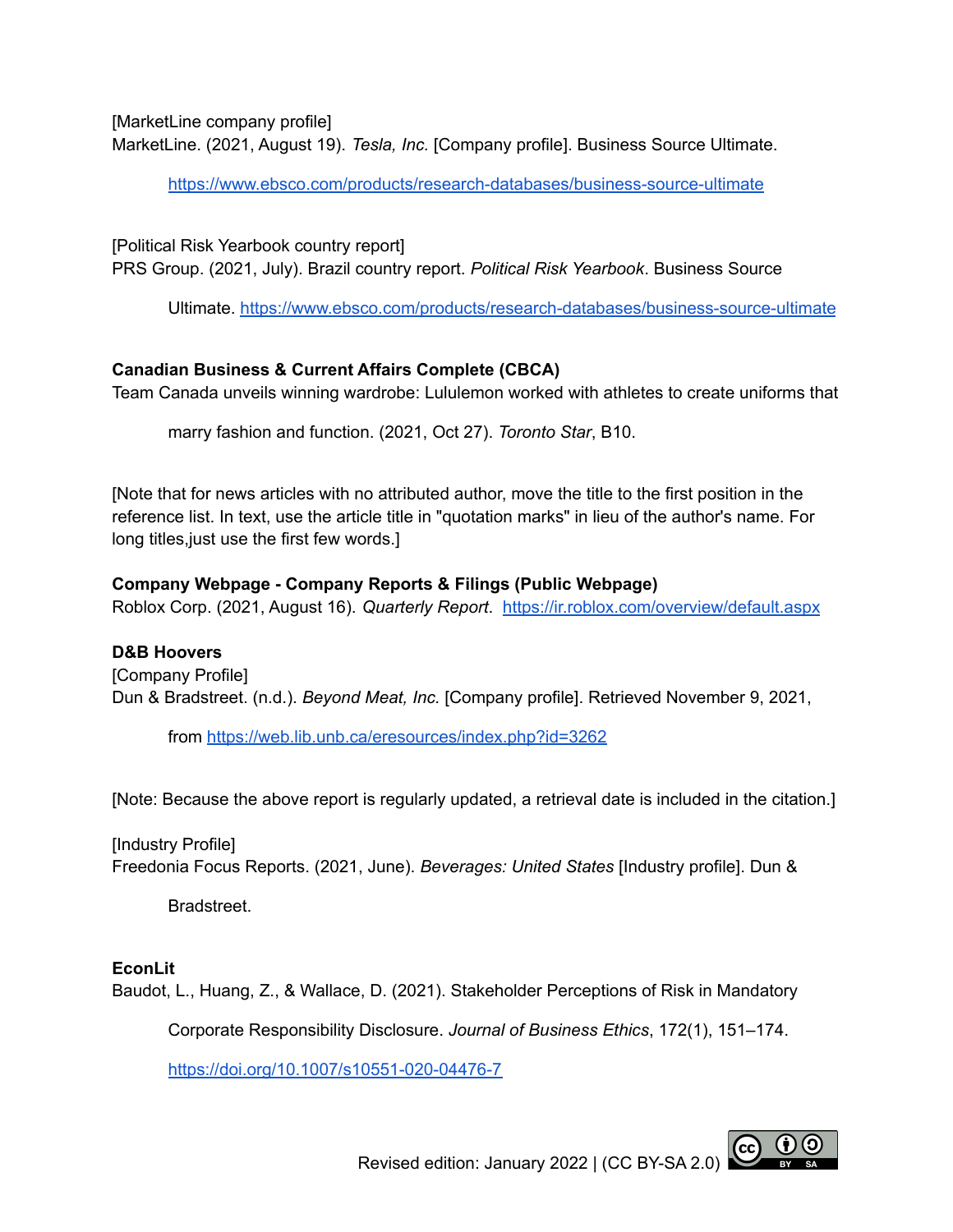## **EDGAR – U.S. Securities & Exchange Commission (Public Website)**

Tesla, Inc. (2021, February 8). *Tesla, Inc.: Form 10-K 2020*. EDGAR.

[https://www.sec.gov/ix?doc=/Archives/edgar/data/1318605/000156459021004599/tsla-1](https://www.sec.gov/ix?doc=/Archives/edgar/data/1318605/000156459021004599/tsla-10k_20201231.htm)

[0k\\_20201231.htm](https://www.sec.gov/ix?doc=/Archives/edgar/data/1318605/000156459021004599/tsla-10k_20201231.htm)

#### **eMarketer**

eMarketer reports are covered by analysts. **Analysts should be used as authors.**

von Abrams, K. (2021, October 21). *The global media intelligence report 2021: A reference*

*guide to consumers' media use in 43 countries*. eMarketer. <https://www.emarketer.com/>

**First Research** See Mergent Intellect

#### **Forrester Research**

Forrester reports are covered by analysts. **Analysts should be used as authors.**

Liu, J., Collins, E., McElveen, S., & Turley, C. (2021, October 26). *Know your social media*

*audience in 2021 — And if they want to interact with you.* Forrester.

<https://www.forrester.com/>

### **Freedonia Focus Reports**

See D&B Hoovers

### **Frost & Sullivan**

Frost & Sullivan. (2021, November 3). *Global healthcare personal protective equipment growth*

*opportunities (K638)*. <https://ww2.frost.com>

### **FP Advisor (formerly Infomart)**

FP Advisor. (n.d.). *Corporate snapshots: Royal Bank of Canada*. Retrieved January 19, 2022

from https://fpadvisor.financialpost.com/corporate-snapshots/search

[Note: Because the above report is regularly updated, a retrieval date is included in the citation.]



Revised edition: January 2022 | (CC BY-SA 2.0)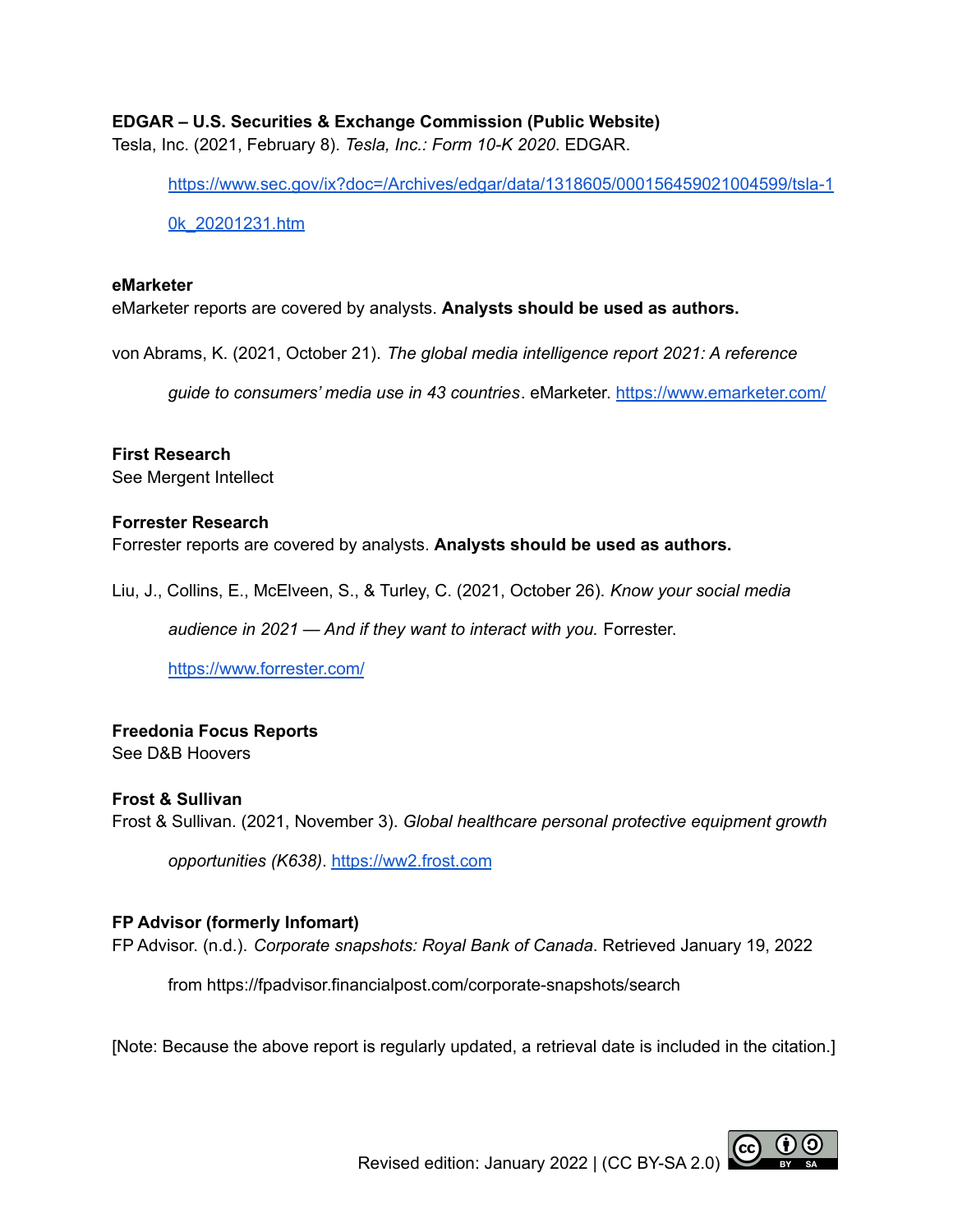## **Harvard Case Study**

Puri, S. (2022). *Should you compromise your founding principles for faster growth?* (Harvard

Business Review Case Study No. R2201X-PDF-ENG).

<https://hbsp.harvard.edu/product/R2201X-PDF-ENG?Ntt=>

### **IBISWorld - Industry Reports**

IBISWord Industry reports are covered by analysts. **Analysts should be used as authors**.

McGrath, S. (2021, May). *Fruit and nut farming in Canada* (IBISWorld Canada Industry Report

11135CA). IBISWorld. [https://www.ibisworld.com](https://www.ibisworld.com/)

## **Market share reporter (Gale)**

Gale. Leading Children's Apparel Store Operators, 2019. (2021) In V. L. Burton, III & R. S.

Lazich (Eds.), *Market Share Reporter* (31st ed.). Gale.

## **MarketLine company profile**

See Business Source Ultimate

# **Meltwater - Canadian newspapers & beyond (formerly Infomart)**

Bishop, J. (2021, November 4). Atlantic coast becomes one of the 'most reliable places' to find

great white sharks. *New Brunswick Telegraph Journal* (Print Edition), A3.

# **Mergent Archives**

Mergent Inc. (2019, October). *Biotechnology Asia-Pacific: a company and industry analysis*.

Mergent. <https://www.mergentarchives.com>

# **Mergent Intellect** [Company Profile] Mergent Inc. (n.d.). *Shopify Inc.* [Company Overview]. Retrieved November 8, 2021 from

[https://www.mergentintellect.com](https://www.mergentintellect.com/index.php/search/index)

[Note: Because the above report is regularly updated, a retrieval date is included in the citation.]

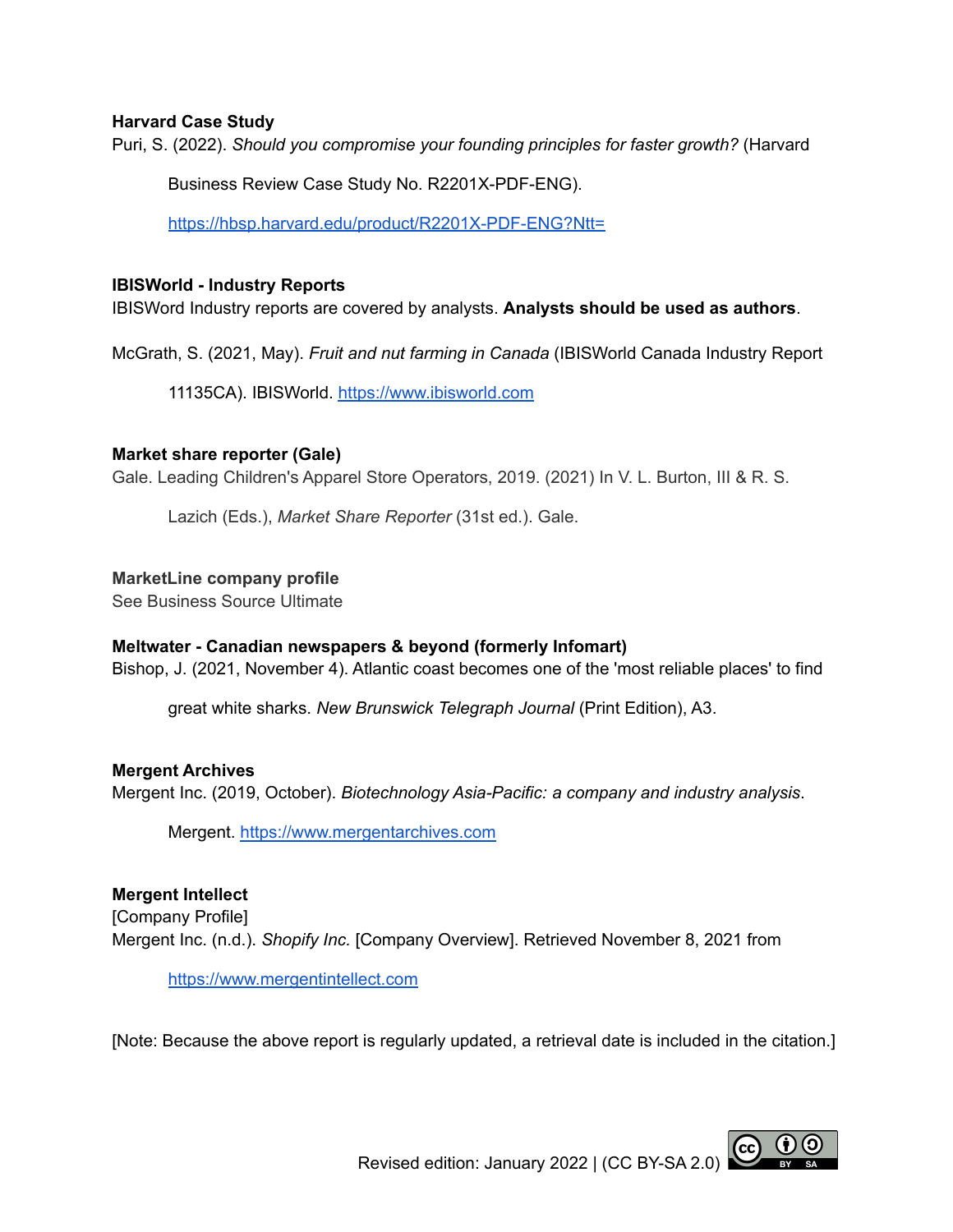[First Research Industry Profile] First Research (2022, January 10). *Venture Capital*. First Research. Mergent.

[https://www.mergentintellect.com](https://www.mergentintellect.com/index.php/search/index)

## **Mergent Online**

Mergent Inc. (n.d.). *Costco Wholesale Corp* [Company financials data set]. Retrieved November

8, 2021 from <https://www.mergentonline.com>

[Note: Because the above report is regularly updated, a retrieval date is included in the citation.]

**OECD iLibrary -- Note OECD iLibrary contains books, papers, and statistics** OECD reports are covered by analysts. **Analysts should be used as authors**.

Lane, M., & Saint-Martin, A. (2021, Jan 25). The impact of Artificial Intelligence on the labour

market. OECD Publishing. OECD iLibrary. <https://doi.org/10.1787/1815199X>

### **Passport**

Passport reports are covered by analysts. **Analysts should be used as authors.**

Solomon, D. (2021, Oct 25). *Global economic outlook: Q4 2021*. Euromonitor International.

Passport GMID. <https://www.portal.euromonitor.com/>

### **PitchBook**

In PitchBook, you may use search filters to create different kinds of lists. To cite these lists, use square brackets to describe how you compiled your list.

PitchBook Data. (n.d.). [List of completed buyouts in Canada between Jan 1 202 and June 1

2021]. Retrieved November 12, 2021 from <https://pitchbook.com>

PitchBook Data. (n.d.) *Saeplast* [Company profile]. Retrieved November 12, 2021 from

<https://pitchbook.com>

[Note: Because the above report is regularly updated, a retrieval date is included in the citation.]

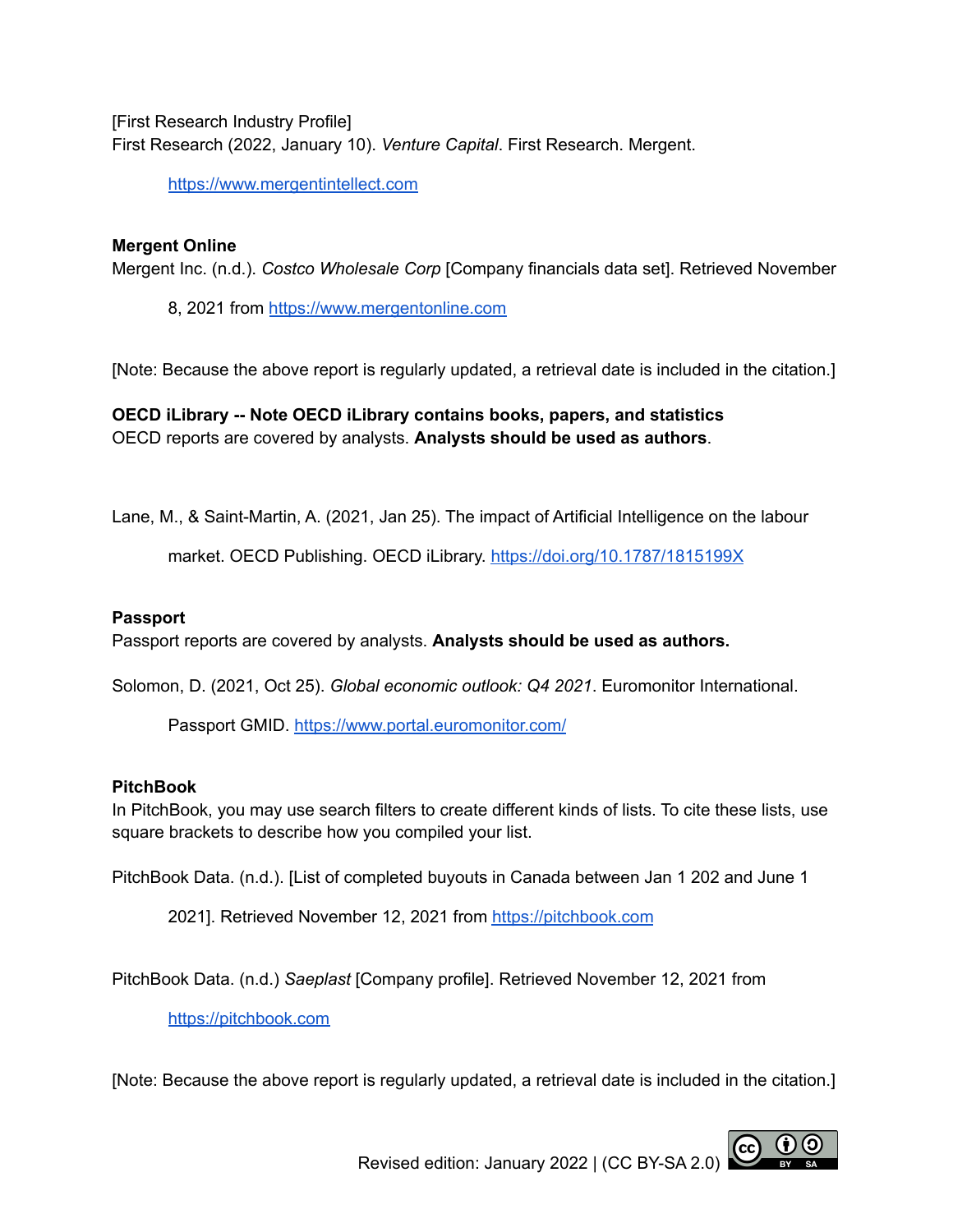## **Political Risk Yearbook Country Report**

See Business Source Ultimate

#### **PressReader - Worldwide Newspapers**

Waldie, P. (2021, Nov 12). Ugandan activist finds her voice and spot in the picture. *Globe and*

*Mail* (Print edition), A4.

#### **SEDAR - Canadian Securities Administrators (public website)**

Thomson Reuters Corporation. (2021, Nov 4). *52-109F2 - Certification of interim filings - CEO*

*(E)*. SEDAR. https://sedar.com

#### **Statista**

Statista is a statistics portal that brings together data/information from 18,000 different sources. If Statista notes a source, then the source should be used as the author.

Marketplace Pulse. (2020, June). *Most popular categories among handmade Etsy sellers*

*worldwide as of June 2020, by share of sellers* [Graph]. Statista.

[https://www.statista.com/statistics/1019956/global-leading-categories-handmade-etsy-sel](https://www.statista.com/statistics/1019956/global-leading-categories-handmade-etsy-sellers/)

[lers/](https://www.statista.com/statistics/1019956/global-leading-categories-handmade-etsy-sellers/)

### **Statistics Canada**

Statistics Canada. (2021). *Table 21-10-0011-01 Commercial and industrial machinery and*

*equipment rental and leasing, sales by type of client* [Data table].

<https://doi.org/10.25318/2110001101-eng>

### **Vividata**

Vividata. (2021, Spring). *Finance\Online banking - personally used past 3 months* [Base: Age

14+] [Data set]. <https://vividata.ca>